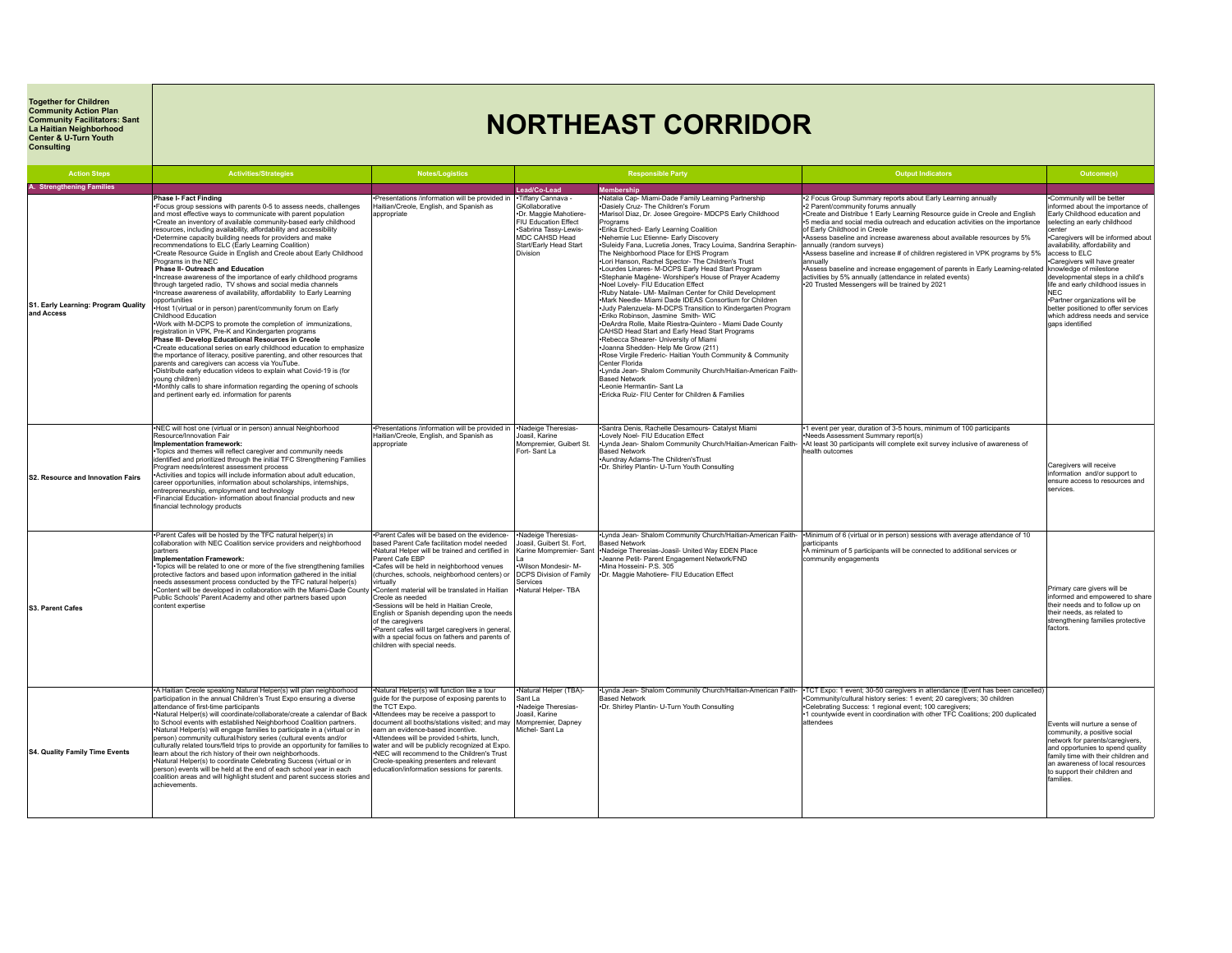| S5. Chita Koze (Sit and Chat) Series                                                                                                                     | Create and implement a Chita Koze or Sit and Chat (virtual or in<br>person) series for primary care givers attending adult education<br>programs<br>Provide caregivers with detailed information on relevant topics and<br>connect them and their children to existing providers and community<br>resources<br>+Potential topics include: a) Early childhood services; b) Careers in<br>emerging industries for themselves and for their children; c) How to go<br>to college; d) How to be ready to seek employment in the era of<br>technological advances; e) how to support children's distance learning<br>Communicate accurate Covid-19 updates and information: food<br>distribution, M-DCPS school information, employment and benefits, etc.<br>through EFFO (Sant La's daily radio television) and weekly Facebook<br>Lives. |                                                                                                                                                                                                                                                                | Nadeige Theresias-<br>Joasil, Guibert St. Fort-<br>Sant La<br>Wilson Mondesir- M-<br><b>DCPS Division of Family</b><br>Services   | Jason Glasford- North Miami Adult Ed. Center<br>Lynda Jean- Shalom Community Church/Haitian-American Faith<br>Based Network<br>David Ebanks- Infinite Ways Network                                                                                                                                                                                                                                                                                                                                                                 | *2 sessions at two (virtual or in person) sites; 30-60 participants                                                                                                                                                                                                                                                                                                                                                                                                                                                                                                                                                                                                                                                                                                                                                                                                                                                                                                                                                                                                                                                                                                                                                                                                                                                                                    | Caregivers will have detailed<br>information on relevant topics, will<br>be connected to existing providers<br>and community resources.                                                                                                                               |
|----------------------------------------------------------------------------------------------------------------------------------------------------------|----------------------------------------------------------------------------------------------------------------------------------------------------------------------------------------------------------------------------------------------------------------------------------------------------------------------------------------------------------------------------------------------------------------------------------------------------------------------------------------------------------------------------------------------------------------------------------------------------------------------------------------------------------------------------------------------------------------------------------------------------------------------------------------------------------------------------------------|----------------------------------------------------------------------------------------------------------------------------------------------------------------------------------------------------------------------------------------------------------------|-----------------------------------------------------------------------------------------------------------------------------------|------------------------------------------------------------------------------------------------------------------------------------------------------------------------------------------------------------------------------------------------------------------------------------------------------------------------------------------------------------------------------------------------------------------------------------------------------------------------------------------------------------------------------------|--------------------------------------------------------------------------------------------------------------------------------------------------------------------------------------------------------------------------------------------------------------------------------------------------------------------------------------------------------------------------------------------------------------------------------------------------------------------------------------------------------------------------------------------------------------------------------------------------------------------------------------------------------------------------------------------------------------------------------------------------------------------------------------------------------------------------------------------------------------------------------------------------------------------------------------------------------------------------------------------------------------------------------------------------------------------------------------------------------------------------------------------------------------------------------------------------------------------------------------------------------------------------------------------------------------------------------------------------------|-----------------------------------------------------------------------------------------------------------------------------------------------------------------------------------------------------------------------------------------------------------------------|
| <b>S6. Create Resource Guide</b>                                                                                                                         | NEC to Create a Resource Guide to distribute to NEC<br>residents/parents<br>Implement an online solution to include an online directory or app<br>Seek intern/staff who can update and format the directory prior to<br>distribution                                                                                                                                                                                                                                                                                                                                                                                                                                                                                                                                                                                                   |                                                                                                                                                                                                                                                                | Nadeige Theresias-<br>Joasil, Guibert St. Fort,<br>Karine Mompremier- San                                                         | Together For Children Agencies<br>Aundray Adams- The Children's Trust                                                                                                                                                                                                                                                                                                                                                                                                                                                              | •NEC Directory of services<br>·Distribute directory in easily accessible venues and networks most widely used<br>by caregivers                                                                                                                                                                                                                                                                                                                                                                                                                                                                                                                                                                                                                                                                                                                                                                                                                                                                                                                                                                                                                                                                                                                                                                                                                         | Provide Caregivers easy access<br>to updated information                                                                                                                                                                                                              |
| S7. Develop and Implement a<br><b>Community, Parent and Caregiver</b><br><b>Engagement Plan and Support the</b><br>Academic Success of K-12 NEC<br>Youth | -Create a multilingual media campaign to inform, engage and promote access to services by community residents through targeted radio and<br>tv shows/discussions and social media posts/ agency newsletter<br>*Design surveys and/or polls to capture the opinions/needs of parents<br>and caretakers<br>Identify gaps in resources and advocate for policy targets to address<br>these gaps<br>.<br>Plan and host community visioning sessions to capture the aspirations<br>of community stakeholders<br>Advocate for the creation of remedial and/or supportive programs for<br>youth with academic weaknesses and for those who fall behind<br>Teleskopi Live focus on Covid-19 educational information for families                                                                                                               | . Partner with relevant entities to host (virtual<br>or in person) parent/community forums<br>Engage church leaders across all faiths to<br>join in efforts to strengthen families<br>Schedule bi-annual briefings for city council<br>leaders of the corridor | Gepsie Metellus, Leonie<br>1. Hermantin, Nadeige<br>Theresias-Joasil-Sant La<br>-Dr. Shirley Plantin- U-<br>Turn Youth Consulting | •Nadege Vilsaint- Prosperity Social & Community Development<br>Group<br>.Lynda Jean- Shalom Community Church/Haitian-American Faith-<br>Based Network<br>Barbara Jean- Be Strong International<br>Santra Denis, Rachelle Desamours - Catalyst Miami<br>Vanessa Joseph- Catholic Legal Services<br>Jeanne Petit- Parent Engagement Network/FND<br>Wilson Mondesir, Raymonde Reyes- M-DCPS Division of Family<br>Services<br>Mina Hosseini- P.S. 305<br>Joann Pierre- Citrus Family Care Network<br>Jean Souffrant- Pierre Toussaint | +Assess baseline and increase engagement of parents in school-related<br>activities by 5% annually.<br>Print and distribute at least 500 resource guides<br>Host 2 parent/community forums<br>Annual Report summarizing gaps, advocacy targets and policy<br>recommendations.<br>NEC to make annual recommendations to increase student<br>success/achievement                                                                                                                                                                                                                                                                                                                                                                                                                                                                                                                                                                                                                                                                                                                                                                                                                                                                                                                                                                                         | Increase in the number of<br>engaged parents and caregivers<br>as well in the number of<br>parents/children who access<br>services.                                                                                                                                   |
| <b>B. Empowering Youth</b>                                                                                                                               |                                                                                                                                                                                                                                                                                                                                                                                                                                                                                                                                                                                                                                                                                                                                                                                                                                        |                                                                                                                                                                                                                                                                |                                                                                                                                   | Aundray Adams-The Children's Trust                                                                                                                                                                                                                                                                                                                                                                                                                                                                                                 |                                                                                                                                                                                                                                                                                                                                                                                                                                                                                                                                                                                                                                                                                                                                                                                                                                                                                                                                                                                                                                                                                                                                                                                                                                                                                                                                                        |                                                                                                                                                                                                                                                                       |
| E1. Coordinate and Implement After-<br><b>School Programming</b>                                                                                         | *Educate parents regarding the importance of distance learning to<br>support their children's academic progress<br>.Educate providers on virtual tutoring platforms<br>·Provide Afterschool programs with tutoring and enrichment activities<br>that include one or more of the following:<br>.WIT Program (Work, Internship and Training)<br>Curriculum-based athletic program<br>Arts<br>·Entrepreneurship<br>·STFAM<br>.Civic engagement activities and offer community service hours<br>Snacks and incentives<br>*Update member providers about DCF Licensure requirements as well<br>as TCT program requirements                                                                                                                                                                                                                  |                                                                                                                                                                                                                                                                | Prosperity-Nadege<br>Vilsaint<br>-Dibia DREAM- Brandon<br>Okpalobi                                                                | Dr. Shirley Plantin- U-Turn Youth Consulting<br>Nancy Cermeno- Power U<br>Nadeige Theresias-Joisil- Sant La                                                                                                                                                                                                                                                                                                                                                                                                                        | .75% of targeted students will demonstrate improved outcomes in attendance,<br>course performance (grades) and behavior by maintaining passing scores or<br>improving<br>. Hold a minimum two parent sessions pre and mid-school year<br>•Minimum of 15 hours of virtual platform training before the start of the school<br>•Conduct 2 (virtual or in person) report card conferences annually with program<br>students and parents                                                                                                                                                                                                                                                                                                                                                                                                                                                                                                                                                                                                                                                                                                                                                                                                                                                                                                                   | ·Participating youth improve<br>academically by 5% annually;<br>youth also improve in the<br>development of soft skills<br>including communication, critical<br>thinking and social-emotional<br>learning and employability skills.<br>*Creation of adequate programs |
| <b>E2. Promote Internships and Youth</b><br><b>Employment Opportunities</b>                                                                              | Internships<br>-M-DCPS and NEC to increase CBO, community, and youth awareness<br>of opportunities<br>NEC to advocate for internship programs to focus on schools and<br>neighborhoods within this area<br><b>Workforce Readiness</b><br>M-DCPS will be encouraged to provide certifications as incentives to<br>participate in and increase employment prospects<br>•Map out (virtual or in person) job readiness opportunities<br>Forums for graduating youth to provide information on post-secondary<br>thways and opportunities                                                                                                                                                                                                                                                                                                   |                                                                                                                                                                                                                                                                | ·Nadege Vilsaint<br>Prosperity<br>·Brandon Okpalobi- Dibia<br>DREAM                                                               | Aundray Adams- The Children's Trust<br>Nancy Cermeno- Power U<br>Nadeige Theresias-Joisil- Sant La<br>Dr. Shirley Plantin- U-Turn Youth Consulting<br>Jeanne Tamargo- Informed Families                                                                                                                                                                                                                                                                                                                                            | .Review placement data to determine NEC baseline and increase youth<br>participation in internships by 5%.<br>*Review employer data to determine NEC baseline and increase internship<br>placement opportunities by 5%.<br>•Review baseline data and assess percentage of youth that successfully<br>complete summer internships and increase by 5%                                                                                                                                                                                                                                                                                                                                                                                                                                                                                                                                                                                                                                                                                                                                                                                                                                                                                                                                                                                                    | for youth who are struggling<br>academically.                                                                                                                                                                                                                         |
|                                                                                                                                                          | -M-DCPS representatives to provide monthly progress reports at NEC                                                                                                                                                                                                                                                                                                                                                                                                                                                                                                                                                                                                                                                                                                                                                                     | Ensure that services are holistic, such as mental                                                                                                                                                                                                              | Anne Casimir- M-DCPS                                                                                                              | Nadege Vilsaint- Prosperity                                                                                                                                                                                                                                                                                                                                                                                                                                                                                                        | H.E.R.O.                                                                                                                                                                                                                                                                                                                                                                                                                                                                                                                                                                                                                                                                                                                                                                                                                                                                                                                                                                                                                                                                                                                                                                                                                                                                                                                                               |                                                                                                                                                                                                                                                                       |
| P1. Support M-DCPS with<br><b>Implementation of a Comprehensive</b><br><b>Truancy Prevention Program</b>                                                 | meetinas<br>Create a seamless connection and referral process from intake and<br>assessment for case management services                                                                                                                                                                                                                                                                                                                                                                                                                                                                                                                                                                                                                                                                                                               | ealth and academic support (e.g., literacy,<br>tutoring)                                                                                                                                                                                                       | H.E.R.O.<br>Jeanne Tamargo-<br>nformed Families                                                                                   | Brandon Okpalobi- Dibia DREAM<br>Lt. Thomas Buchanan- Miami-Dade Police Dept.<br>Rocio Ortiz, Hilarson Petitfrere- Juvenile Services Dept.<br>Captain Ifode- Department of Children & Families<br>David Ebanks- Infinite Ways Network<br>.Lynda Jean- Shalom Community Church/Haitian-American Faith-<br>Based Network<br>·Barbara Toledo- Gang Alternative<br>Deborah Ginsberg-Acceleration Academy<br>Aundray Adams- The Children's Trust<br>Anne Casimir- M-DCPS H.E.R.O.                                                       | +5% increase of coordinating services with outside agencies<br>+5% increase in home visits<br>+5% increase in parent conferences by phone<br>+5% increase in parent conferences in-person<br>+5% increase in Truancy Child Study Team (TCST) meetings conducted<br>.1% minimum increase in school attendance reported quarterly (less than 5<br>absences per quarter)<br>Middle School-Aged Youth:<br>•100% of the 57 identified MSAY Initiative school sites will identify a School<br>Champion.<br>. At least 75% of the School Champions will participate in the Annual District<br>TFC-School Champion Training.<br>•100% of the returned permission/mutual exchange of information forms will be<br>transmitted to JSD.<br>*# of referrals sent to JSD's Prevention Program by school personnel<br>•100% of referral forms sent by school personnel will be completely filled out<br>with the families contact information<br>•100% of referrals received by school personnel will be screened for service<br>needs<br># of students and their families that have agreed to all conditions of JSD's<br>prevention program<br>+75% of students in the JSD prevention program will successfully complete<br>services (achieve stabilization)<br># of families that receive any type of linkage to services outside of the JSD<br>prevention program | NFC youth will show improvement<br>in attendance and behavior every<br>academic vear.                                                                                                                                                                                 |